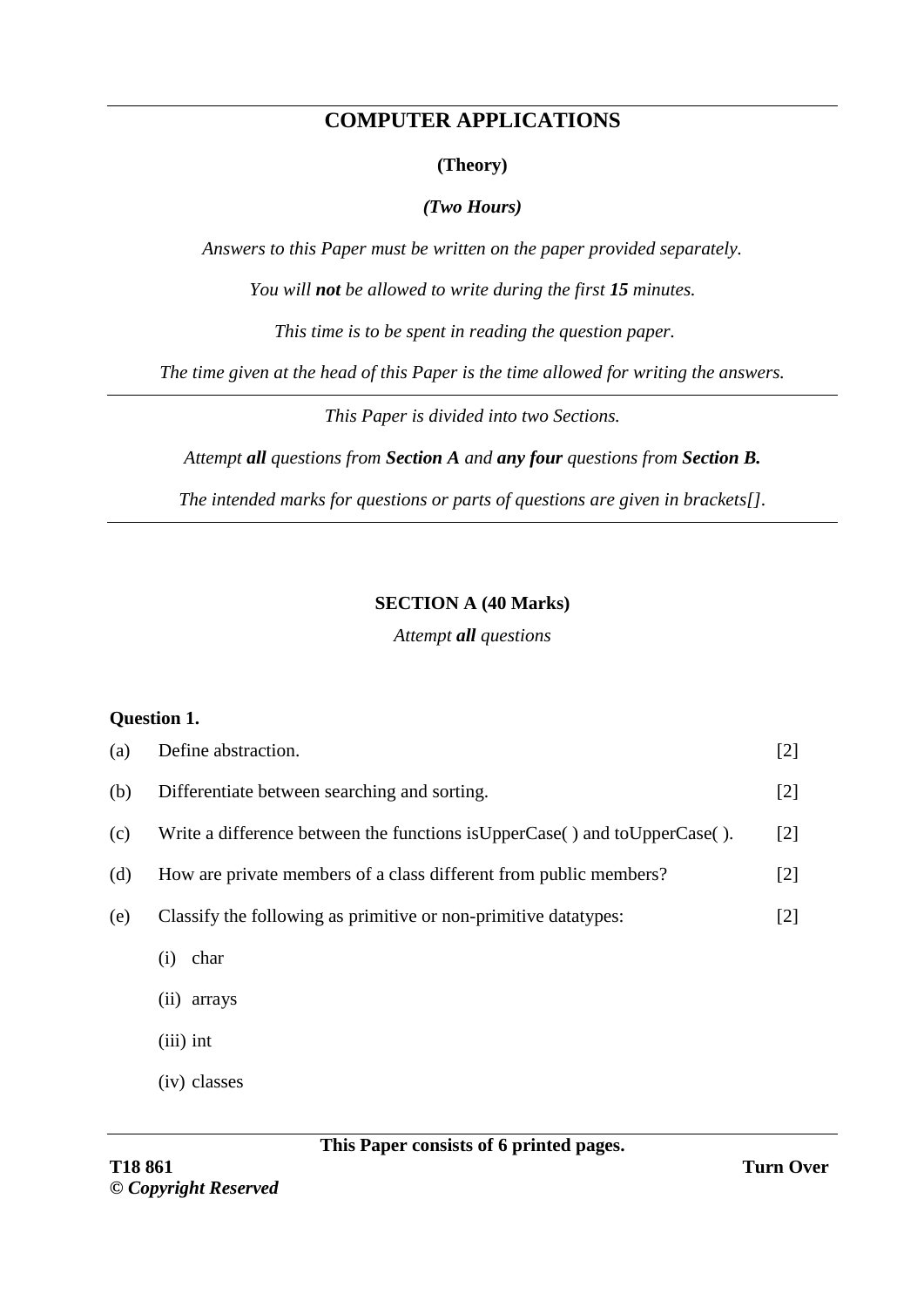# **Question 2.**

| T18861 | $\overline{2}$                                                                |       |
|--------|-------------------------------------------------------------------------------|-------|
| (d)    | Write two characteristics of a constructor.                                   | $[2]$ |
|        | (ii) Math.ceil $(3.4)$ + Math.pow $(2, 3)$                                    |       |
|        | Math.floor (-4.7)<br>(i)                                                      |       |
| (c)    | Give the output of the following:                                             | $[2]$ |
|        | $y+=++y+y--+-y$ ; when int y=8                                                |       |
| (b)    | What is the value of y after evaluating the expression given below?           | $[2]$ |
|        | $a + b$                                                                       |       |
|        | $\sqrt{3x+x^2}$                                                               |       |
| (a)    | Question 3.<br>Write a Java expression for the following:                     |       |
|        |                                                                               |       |
|        | (ii) log()                                                                    |       |
|        | endsWith()<br>(i)                                                             |       |
| (e)    | Write the return data type of the following function.                         | $[2]$ |
|        | and returns a character.                                                      |       |
| (d)    | Write the prototype of a function check which takes an integer as an argument | $[2]$ |
|        | <b>OF LUCK</b>                                                                |       |
|        | (ii) BEST                                                                     |       |
|        | <b>BEST OF LUCK</b><br>(i)                                                    |       |
|        | Choose the correct option for the output of the above statements              |       |
|        | System.out.println("OF LUCK");                                                |       |
| (c)    | System.out.print("BEST");                                                     |       |
| (b)    | State the difference between while and do while loop.                         | $[2]$ |
|        | (ii) Name the package that contains wrapper classes.                          |       |
|        | What is the value of res?                                                     |       |
| (a)    | int res = $'A$ ;<br>(i)                                                       | $[2]$ |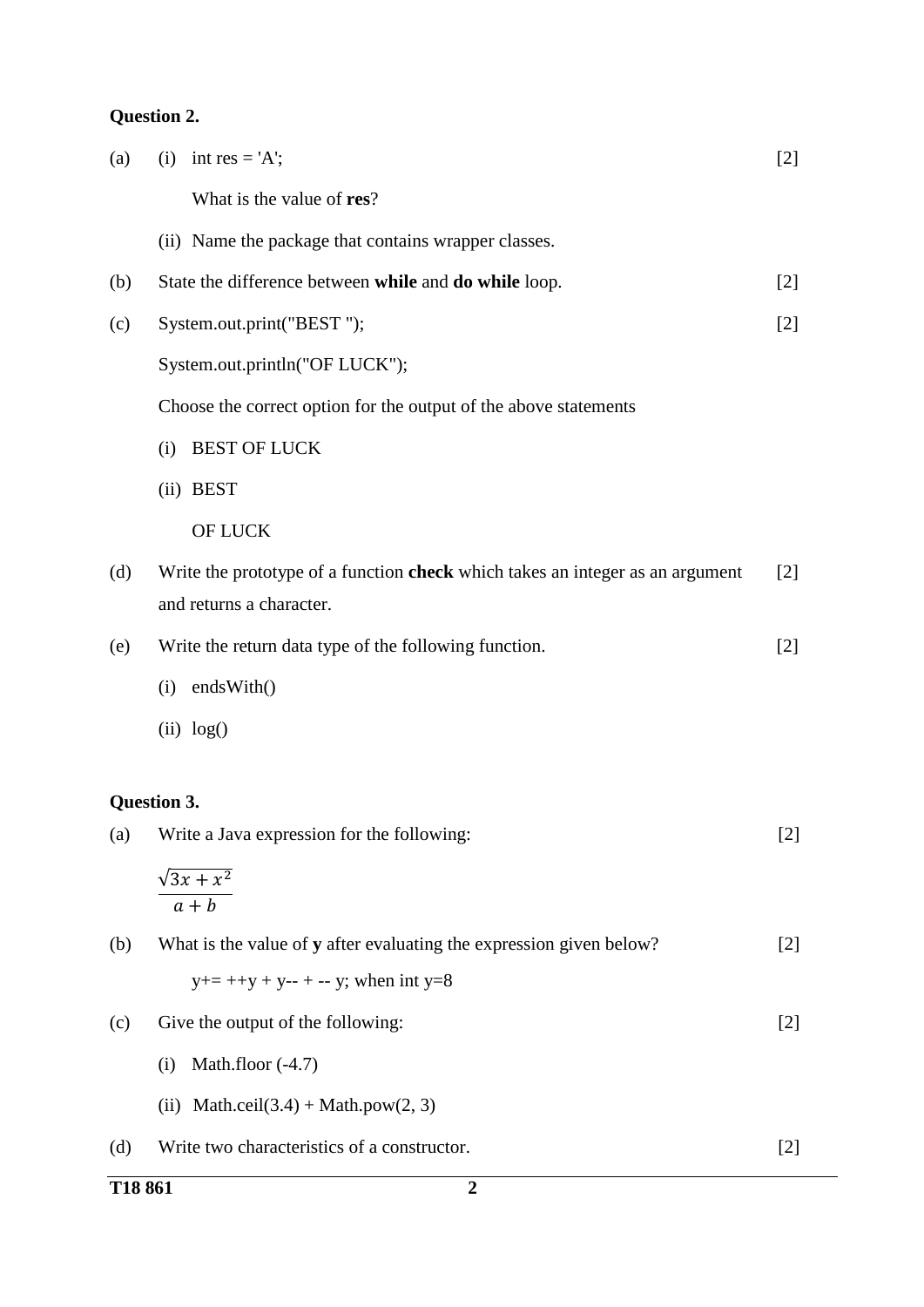| (e) | Write the output for the following:                                        | $[2]$ |
|-----|----------------------------------------------------------------------------|-------|
|     | System.out.println("Incredible"+"\n"+"world");                             |       |
| (f) | Convert the following if else if construct into switch case                | $[2]$ |
|     | if( $var==1$ )                                                             |       |
|     | System.out.println("good");                                                |       |
|     | else if $\varphi$ ==2)                                                     |       |
|     | System.out.println("better");                                              |       |
|     | else if $(var==3)$                                                         |       |
|     | System.out.println("best");                                                |       |
|     | else                                                                       |       |
|     | System.out.println("invalid");                                             |       |
| (g) | Give the output of the following string functions:                         | $[2]$ |
|     | "ACHIEVEMENT".replace('E', 'A')<br>(i)                                     |       |
|     | (ii) "DEDICATE".compareTo("DEVOTE")                                        |       |
| (h) | Consider the following String array and give the output                    | $[2]$ |
|     | String arr[]= {"DELHI", "CHENNAI", "MUMBAI", "LUCKNOW",<br>"JAIPUR"};      |       |
|     | System.out.println(arr[0].length()> arr[3].length());                      |       |
|     | System.out.print(arr[4].substring(0,3));                                   |       |
| (i) | Rewrite the following using ternary operator:                              | $[2]$ |
|     | if $(bill > 10000)$                                                        |       |
|     | discount = bill $* 10.0/100$ ;                                             |       |
|     | else                                                                       |       |
|     | discount = bill $* 5.0/100$ ;                                              |       |
| (j) | Give the output of the following program segment and also mention how many | $[2]$ |
|     | times the loop is executed:                                                |       |
|     | int i;                                                                     |       |
|     | for $(i = 5 ; i > 10; i++)$                                                |       |
|     | System.out.println(i);                                                     |       |
|     | System.out.println( $i * 4$ );                                             |       |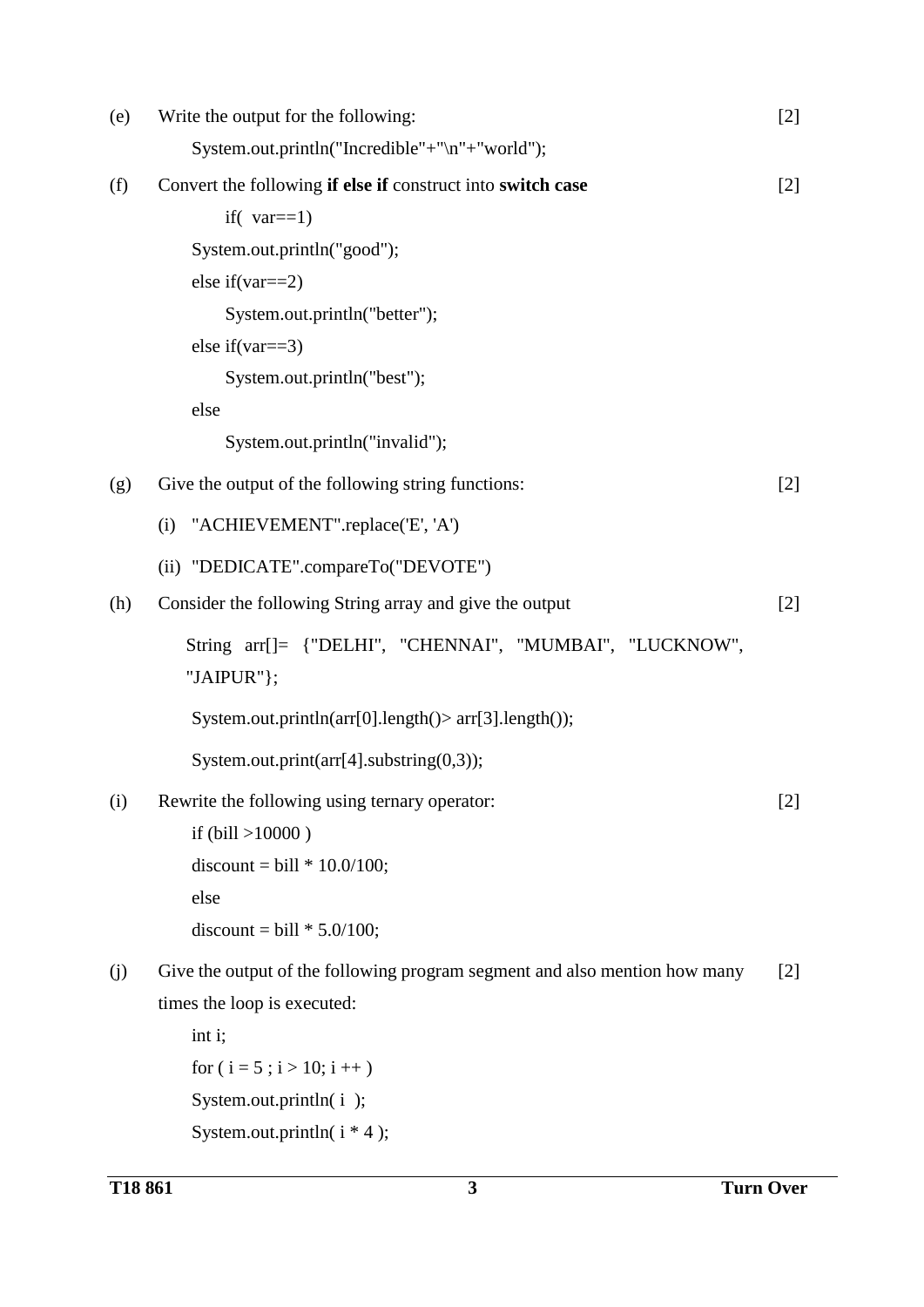#### **SECTION B (60 Marks)**

Attempt *any four* questions from this Section.

*The answers in this Section should consist of the Programs in either Blue J environment or any program environment with Java as the base.*

*Each program should be written using Variable descriptions/Mnemonic Codes so that the logic of the program is clearly depicted.* 

*Flow-Charts and Algorithms are not required.*

## **Question 4.**

Design a class **RailwayTicket** with following description: Instance variables/data members : String name : To store the name of the customer String coach : To store the type of coach customer wants to travel long mobno : To store customer's mobile number int amt : To store basic amount of ticket int totalamt : To store the amount to be paid after updating the original amount Member methods : void accept () – To take input for name, coach, mobile number and amount. void update() – To update the amount as per the coach selected (extra amount to be added in the amount as follows) **Type of Coaches Amount** First AC 700 Second AC 500 Third AC 250 sleeper None [15]

void display() – To display all details of a customer such as name, coach, total amount and mobile number.

Write a main method to create an object of the class and call the above member methods.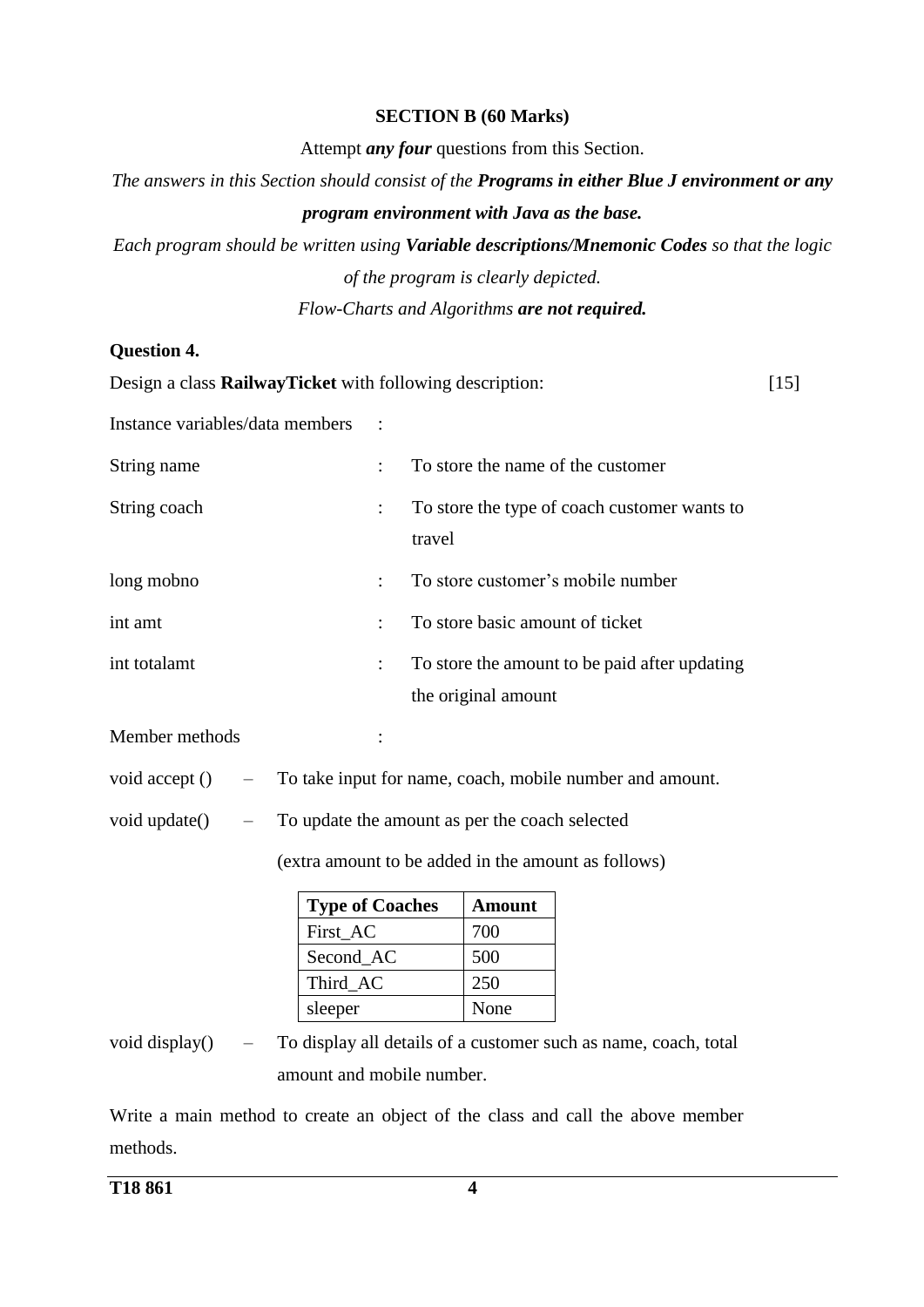#### **Question 5.**

Write a program to input a number and check and print whether it is a **Pronic** number or not. (Pronic number is the number which is the product of two consecutive integers) [15]

Examples:  $12 = 3 \times 4$  $20 = 4 \times 5$  $42 = 6 \times 7$ 

#### **Question 6.**

Write a program in Java to accept a string in lower case and change the first letter of every word to upper case. Display the new string.  $[15]$ 

Sample input: we are in cyber world

Sample output: We Are In Cyber World

## **Question 7.**

Design a class to overload a function volume() as follows:

 $[15]$ 

(i) double volume (double R) – with radius (R) as an argument, returns the volume of sphere using the formula.

 $V = 4/3 \times 22/7 \times R^3$ 

(ii) double volume (double H, double R) – with height(H) and radius(R) as the arguments, returns the volume of a cylinder using the formula.

 $V = 22/7 \times R^2 \times H$ 

(iii) double volume (double L, double B, double H) – with length(L), breadth(B) and Height(H) as the arguments, returns the volume of a cuboid using the formula.

 $V = L \times B \times H$